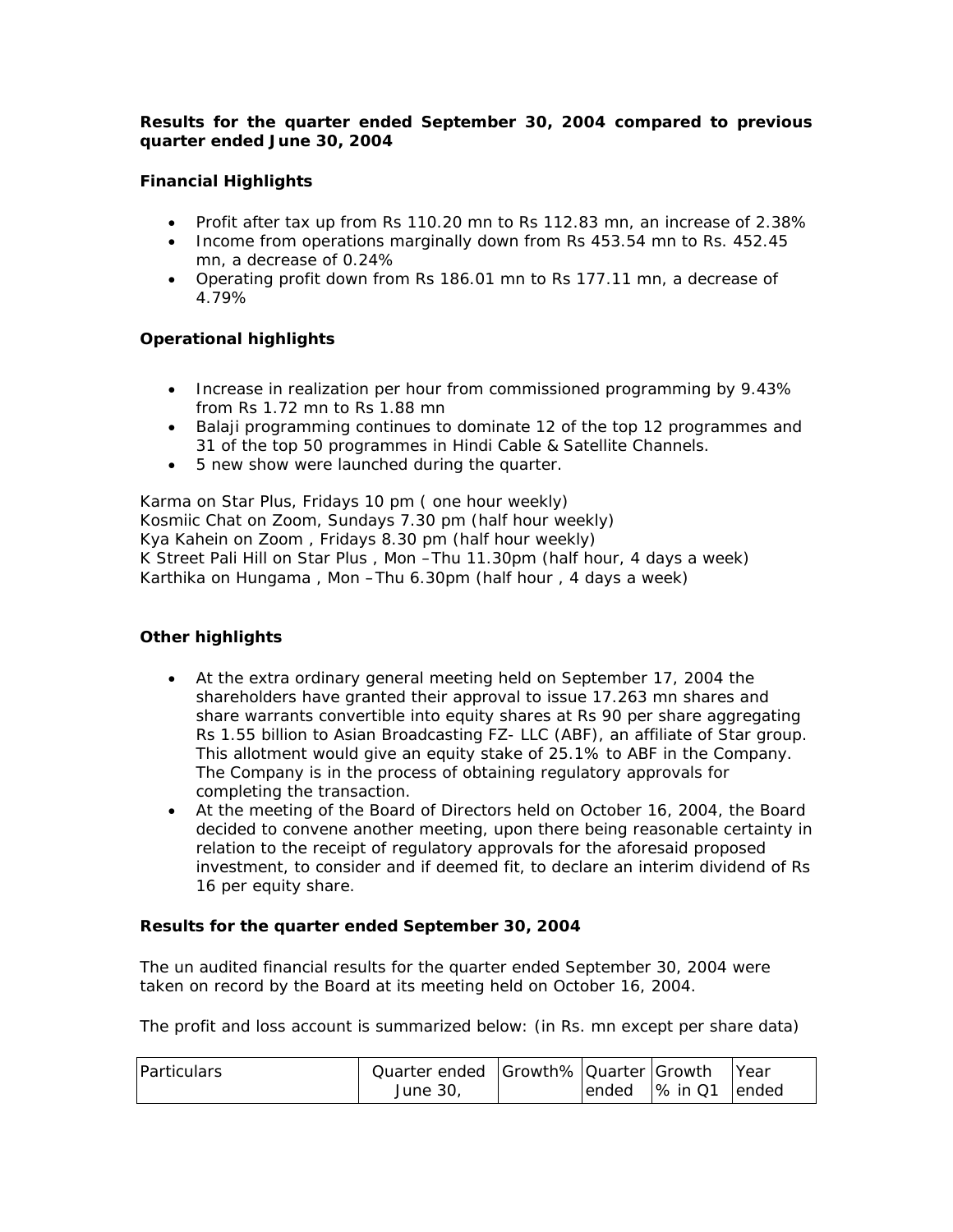|                                                                 | 2004           | 2003          |                | <b>Jun 30</b><br>2004 | FY05<br>0ver<br>Q4FY04 | March<br>31, 2004<br>(Audited) |
|-----------------------------------------------------------------|----------------|---------------|----------------|-----------------------|------------------------|--------------------------------|
| <b>INCOME FROM</b><br><b>OPERATIONS</b>                         | 452.45         | 427.74        | 5.78           | 453.54                | $-0.24$                | 1782.96                        |
| TOTAL EXPENDITURE                                               | 275.35         | 201.74        | 36.49          | 267.53                | 2.92                   | 915.38                         |
| OPERATING PROFIT                                                | 177.10         | 226.00        | $-21.64$       | 186.01                | $-4.79$                | 867.58                         |
| Interest                                                        | 0.24           | 0.01          |                | 0.00                  |                        | 0.23                           |
| Depreciation                                                    | 21.99          | 17.15         | 28.22          | 20.83                 | 5.57                   | 77.37                          |
| OPERATING PROFIT AFTER<br><b>INTEREST &amp;</b><br>DEPRECIATION | 154.87         | 208.84        | $-25.84$       | 165.18                | $-6.24$                | 789.98                         |
| Other Income                                                    | 15.32          | 7.41          | 106.61         | 6.24                  | 145.35                 | 61.53                          |
| PROFIT BEFORE TAX &<br><b>WRITE OFFS</b>                        | 170.19         | 216.25        | $-21.30$       | 171.42                | $-0.72$                | 851.51                         |
| Provision for Taxation                                          | 57.36          | 73.92         | $-22.40$       | 61.22                 | $-6.31$                | 297.43                         |
| Deferred Revenue<br>Expenditure w/off                           | 0.00           | 0.00          |                | 0.00                  |                        | 0.00                           |
| NET PROFIT AFTER TAX                                            | 112.83         | 142.34        | $-20.73$       | 110.20                | 2.38                   | 554.08                         |
| <b>EARNINGS PER SHARE</b><br>(Face Value is Rs. 2)              | 2.19           | 2.76          | $-20.65$       | 2.14                  |                        | 2.34 10.75                     |
| <b>DIVIDEND PER SHARE</b>                                       | $\overline{a}$ | 2.00          | $\blacksquare$ |                       |                        | 3.00                           |
| (Face Value is Rs. 2)                                           |                |               |                |                       |                        |                                |
| Dividend declared as a %<br>of par value                        | $\overline{a}$ | 100%          |                |                       | $\overline{a}$         | 150%                           |
| <b>KEY RATIOS</b><br><b>Operating Profit Margin</b><br>(% )     | 39.14%         | 52.84%        |                | 41.01%                | $\frac{1}{2}$          | 48.66%                         |
| Net Profit Margin (%)                                           |                | 24.94% 33.28% |                | 24.30%                |                        | 31.08%                         |

# **Management discussion and analysis on Un audited Financial Results of the Company for the Quarter ended 30.09.2004**

## **Revenues**

The Company recorded income from operations of Rs. 452.45 mn during the quarter, down marginally by 0.24% q-o-q. Revenue contribution from commissioned programming was Rs. 382.54 mn, against 380.58 mn in the previous quarter while that of sponsored programming was Rs 66.79 mn against Rs 70.53 mn. The share of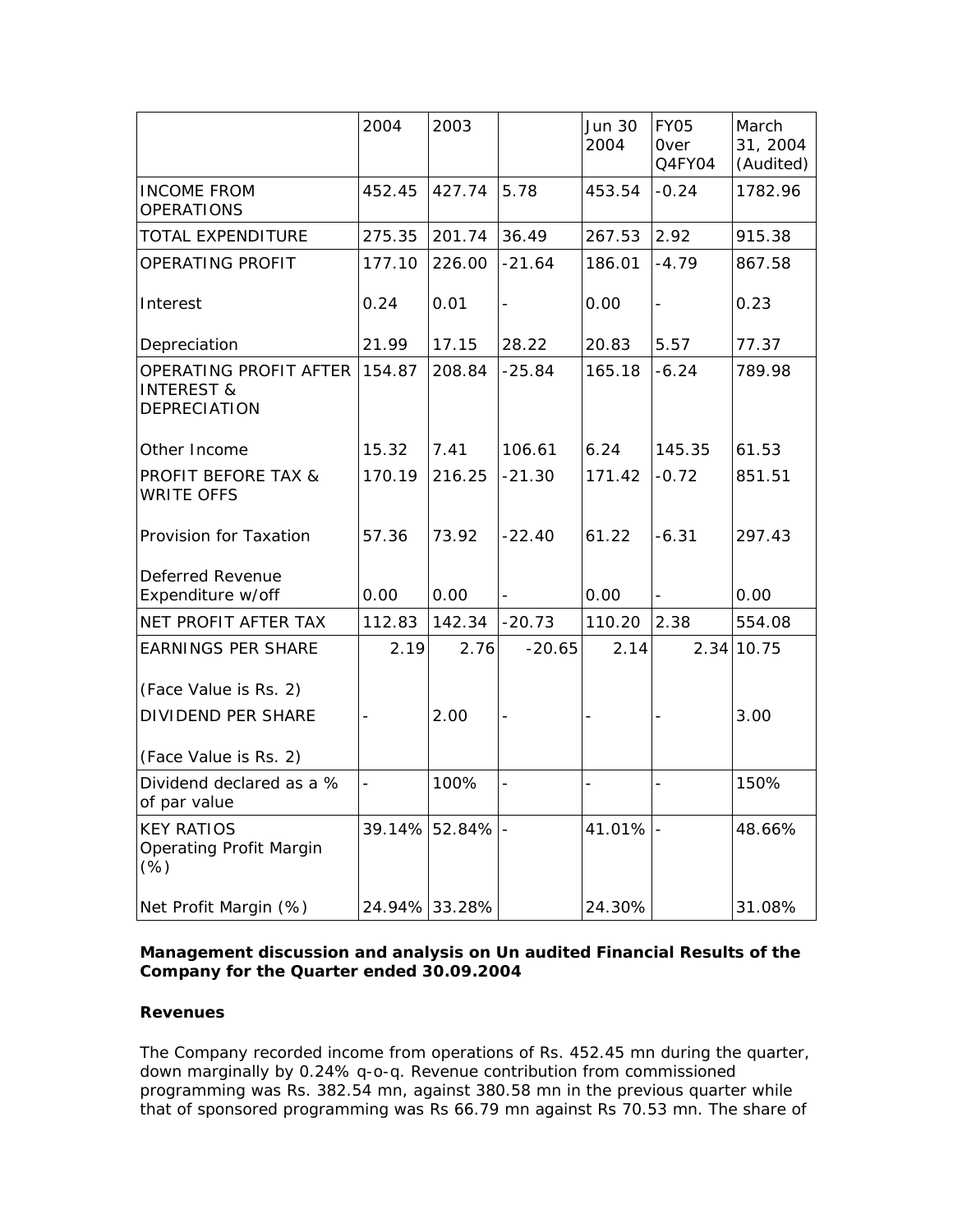sponsored programming in the revenues during the quarter was 15%, while that of commissioned programming was 85%. The realization per hour for commissioned programming increased from Rs 1.72 mn to Rs 1.88 mn while that of sponsored programming reduced from Rs 0.47 mn to Rs 0.37 mn.

The revenue-wise distribution between commissioned and sponsored programming during the quarter ended September 30, 2004,September 30, 2003 and June 30, 2004, is as follows:

| Programming                                    | Rs. mn |        |               | Percentage |        |                 |
|------------------------------------------------|--------|--------|---------------|------------|--------|-----------------|
|                                                | Q2FY05 | Q2FY04 | Q1FY05 Q2FY05 |            | Q2FY04 | Q4FY04          |
| Commissioned<br>(incl. Repeat)<br>programming) | 382.54 | 328.10 | 380.58        | 85         | 77     | 84              |
| Sponsored (incl.<br>Exports)                   | 69.91  | 99.64  | 72.96         | 15         | 23     | 16 <sub>l</sub> |
|                                                | 452.45 | 427.74 | 453.54        | 100        | 100    | 100             |

# **Channel Wise Revenue**

The Channel wise Revenue distribution during the quarter ended September 30, 2004, September 30, 2003 and June 30, 2004, is as follows:

| Channels                    | Rs. mn |                                 |        | Percentage    |     |        |
|-----------------------------|--------|---------------------------------|--------|---------------|-----|--------|
|                             | Q2FY05 | O <sub>2</sub> FY <sub>04</sub> | Q1FY05 | Q2FY05 Q2FY04 |     | Q4FY04 |
| Star, Sony, Zee &<br>Sahara | 382.54 | 328.10                          | 380.58 | 85            | 77  | 84     |
| Gemini                      | 37.19  | 63.97                           | 42.61  | 8             | 15  | 9      |
| Udaya                       | 15.17  | 34.57                           | 20.46  | 4             | 8   | 5      |
| Surya                       | 8.50   |                                 | 0.56   | 2             |     |        |
| <b>DD Network</b>           | 05.93  |                                 | 6.90   |               |     | 21     |
|                             | 449.33 | 426.64                          | 451.11 | 100           | 100 | 100    |

## **Programming Mix**

Commissioned & Sponsored Programs

The hour wise programming distribution during the quarter ended September 30, 2004, September 30, 2003 and June 30, 2004, is as follows:

| INo. Of Hours     |  |                        |  | Percentage |   |
|-------------------|--|------------------------|--|------------|---|
| lO2FY04<br>O2FY05 |  | Q1FY05  Q2FY05  Q2FY04 |  | IQ1FY05    |   |
|                   |  |                        |  |            | - |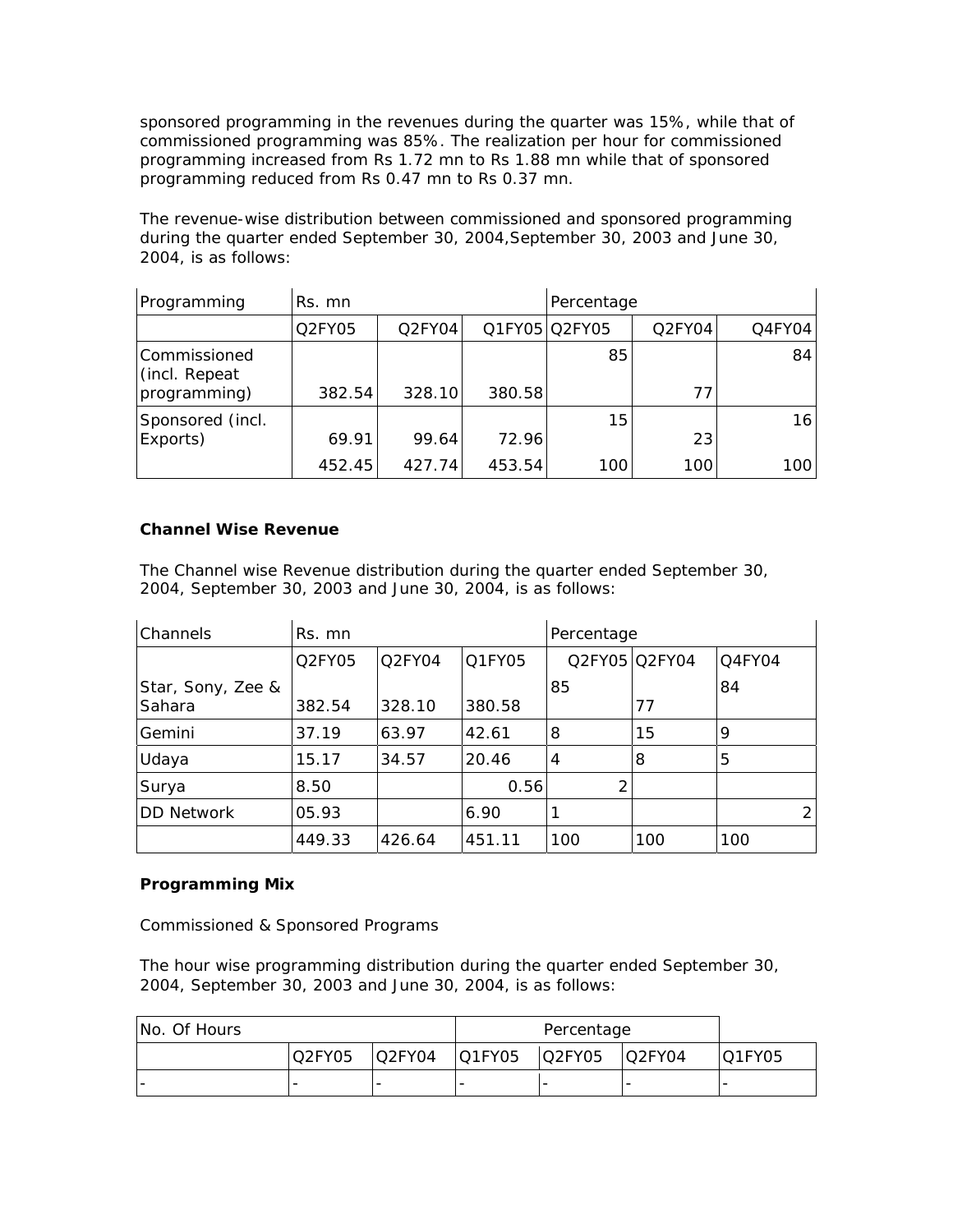| <b>ICommissioned</b> | 203.00 | 188.50 | 221.00  | 53  | 53  | -60 |
|----------------------|--------|--------|---------|-----|-----|-----|
| <b>Sponsored</b>     | 180.50 | 169.50 | 149.50  | 4   | 4   | -40 |
| Total                | 383.50 | 358.00 | 1370.50 | 100 | 100 | 100 |

### **Other Income**

The Other Income during the quarter was Rs. 15.31 mn against Rs. 6.24 mn in the previous quarter. .

### **Margins**

The operating margins reduced from 41% to 39% during the quarter mainly due to the launch of five serials during the quarter. Also, the cost of production of some of the shows was on the higher side which put pressure on the margins. These shows are currently off air.

### **Gross Block**

The Company's gross block increased from Rs. 463.49 mn to Rs. 513.72 mn as on Sep 30, 2004.

During the period, the Company mainly invested in construction of sets/studios.

### **Investments**

As on 30.09.2004, the Company's investments were at Rs. 783.29mn. The Company invested surplus funds in debt mutual funds with floating rates with the principal aim of safety.

### **Debtors**

The Company's debtors (in days of turnover) has increased from 80 days to 81 days as on 30.09.2004.

### **Inventories**

The Company's inventories (in days of turnover) increased from 16 days to 25 days as on 30.09.2004 largely on account of the incomplete feature films under production. The Company's inventories comprise of completed episodes waiting to be aired, incomplete episodes, stock of videotapes and related material and feature films.

### **Loans and advances**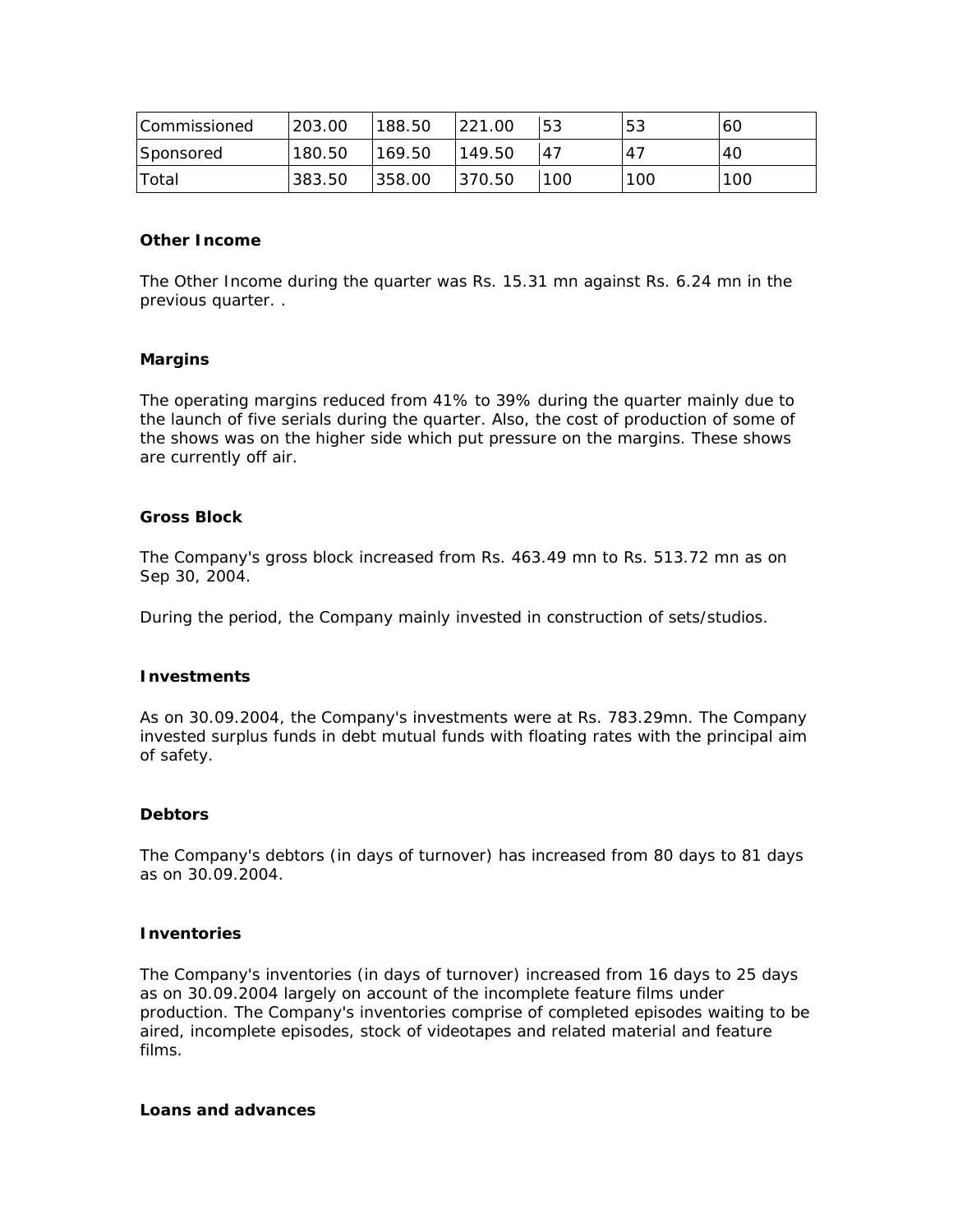Loans and advances increased from Rs 139.54 to Rs 165.09 mn as on 30.09.2004. The Company's principal loans and advances comprised lease deposits for offices / studios.

# **Change in Programming during the quarter**

• The Company launched following serials during the quarter ended 30th Sep, 2004

| Serial            | Channel          | Frequency |
|-------------------|------------------|-----------|
| l Karma           | <b>Star Plus</b> | 1 day     |
| Kya Kahein        | Zoom             | 1 day     |
| Kosmiic Chat      | Zoom             | 1 Day $>$ |
| KStreet Pali Hill | <b>Star Plus</b> | 4 days    |
| Karthika          | Hungama $>$      | 4 days    |

 • The Following serial/s of the Company went off air during the quarter ended 30th September, 2004.

| Serial               | Channel   | <b>IFrequency</b> |
|----------------------|-----------|-------------------|
| Ka Kaa Ki Kii        | Gemini    | 1 day             |
| Kehna Hai Kuch Mujko | Sony      | 2 days            |
| King                 | Sony      | 2 days            |
| Kahin Kisi Roz       | Star Plus | 4 days            |

## **Serials on air**

 $\overline{a}$ 

· • As on 30.9.2004 the following 18 serials of the Company were on air on various channels.

| Serial                          | Channel    | Frequency | <b>TRPS</b> | Top TRPs on<br>the same<br>channel |  |  |
|---------------------------------|------------|-----------|-------------|------------------------------------|--|--|
| Sponsored Serials (27 Shows)    |            |           |             |                                    |  |  |
| Kavyanjali<br>Kkalavari Kkodalu | Gemini TV  | 5 Days    | 12.55       | 16.31                              |  |  |
|                                 |            | 5 Days    | 14.20       |                                    |  |  |
|                                 |            |           |             |                                    |  |  |
| Kumkuma Bhagya<br>Kanyadaan     | Udaya TV   | 5 Days    | 6.84        | 11.40                              |  |  |
|                                 |            | 5 Days    | 7.47        |                                    |  |  |
| Kayaamat                        | Doordarshn | 2 Days    | 23.39       | 23.39                              |  |  |